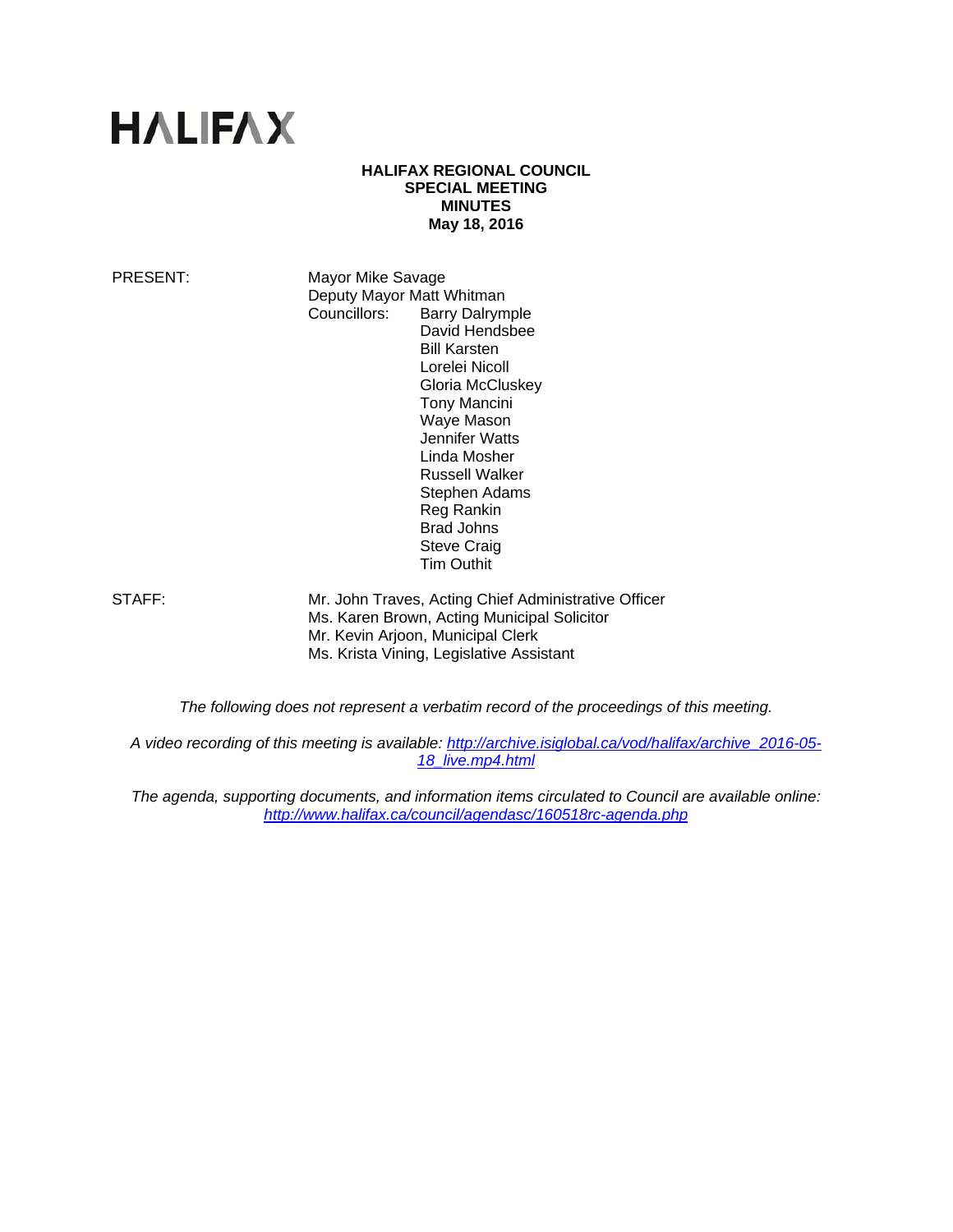*The special meeting was called to order at 1:00 p.m. and adjourned at 2:53 p.m.*

## **1. CALL TO ORDER**

The Mayor called the meeting to order at 1:00 p.m.

## **2. MOTIONS**

### **2.1 Councillor Watts**

The following was before Council:

- Staff presentation dated May 18, 2016
- A handout package related to Nova Scotia Legislature Bill No. 176 Otter Lake Landfill Act
- Correspondence from John Cascadden, Vice Chair for the MacDonald Lake Residents Association (MLRA) Board Member of Five Bridges Wilderness Heritage Trust (FBWHT)

Councillor Watts spoke to the private member's bill submitted by MLA Iain Rankin to maintain the Otter Lake landfill's current allowable cell heights. She expressed concern with the lack of details around what was being proposed for Bill 176 and how it might affect the Municipality's Solid Waste Strategy. Further concerns were:

- possible implications to site a new landfill
- the lack of clarity on the financial implications to the Municipality for the new regulations
- whether all members of Council were aware of the implications for Bill 176

## MOVED by Councillor Watts, seconded by Councillor Mason

### **THAT Halifax Regional Council send a letter to the Province that provides Regional Council's comments on the proposed legislation to limit the height and number of landfill cells at Otter Lake.**

Matt Keliher, Manager Solid Waste delivered a presentation on Bill 176 Otter Lake Landfill Act, an Act to maintain the current footprint and certain requirements of the landfill; being:

- limits the height of the landfill to 113 meters above sea level
- provides an increase height for Cell 6 to 119 metres above sea level for one year pending Department of Environment approval
- limits footprint to 9 cells

Third reading of Bill 176 was passed on May 13, 2016.

Council entered into discussion with members expressing concern with: not being notified and given an opportunity to provide input on Bill 176, potential cost implications to the Municipality, the impact to Council's relationship with CMC and the Province, and the layering of regulations relative to the Otter Lake facility.

Mr. Keliher confirmed that the estimated cost to site and construct a new landfill using the same specifications as Otter Lake is around \$85-90 million.

John Traves, Acting Chief Administrative Officer advised that unfortunately staff did not have sufficient time to review the proposed legislation nor seek an opinion from Council prior to its third reading.

Councillor Rankin submitted documentation respecting the lifespan of the Otter Lake Landfill dated May 17, 2016 with attached correspondence from John Traves to John Merrick dated December 1, 2015 for the record.

During the discussion, it was noted that the letter would address the following:

• The lack of formal consultation with the main stakeholder (HRM)